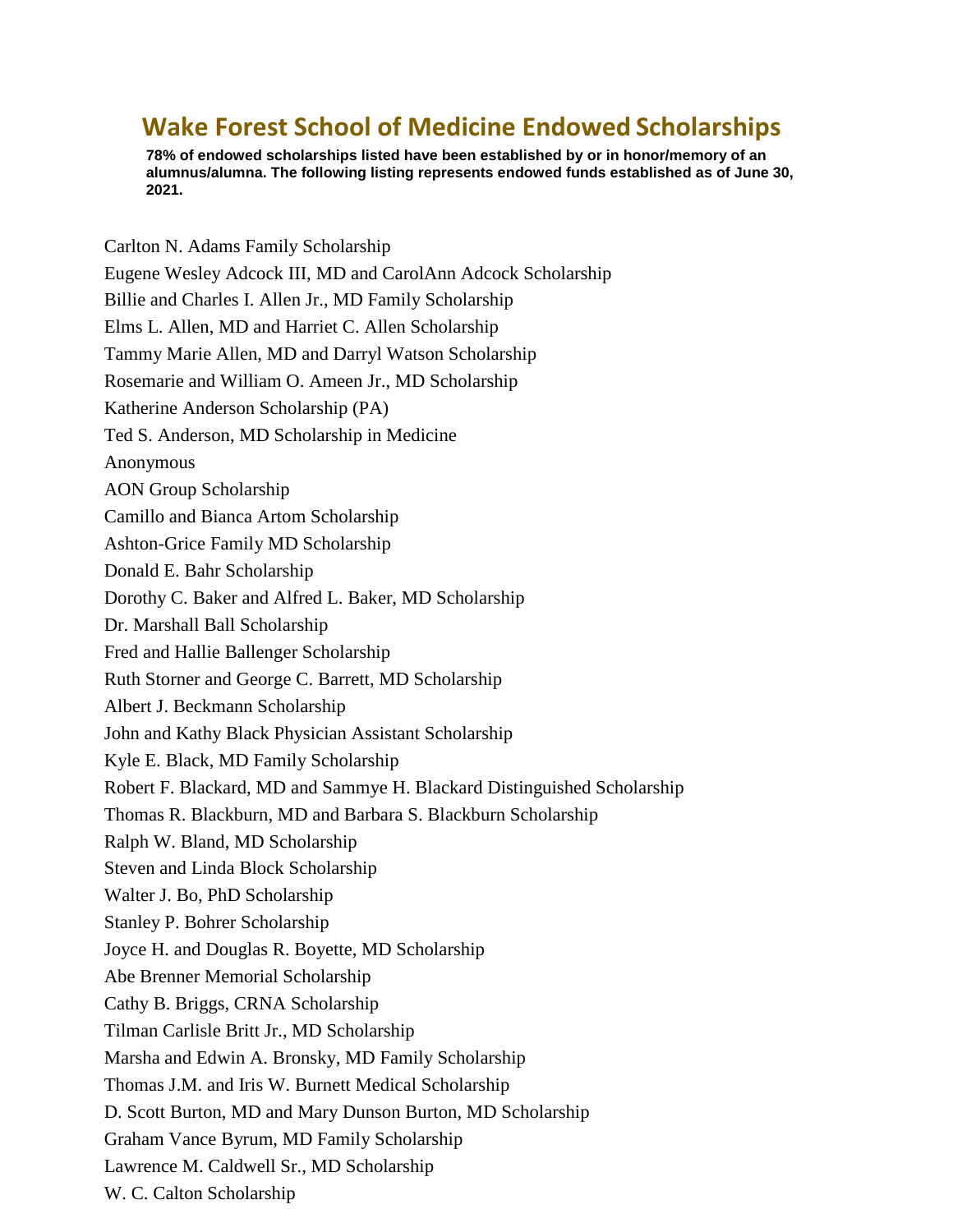Tommie Lee Canipe, MD and Cynthia J. Canipe Scholarship in Memory of John Herbert Holden Jr. Dr. Martin and Sandra Castelbaum Scholarship Jeffrey N. Caudle, CRNA Scholarship Pasqualino A. Ciccarelli Scholarship Cigna Scholarship Clark Family Scholarship M. Jennings Clingan, MD and Scott A. Clingan, PA Endowed Scholarship Paul G. Colavita, MD and Anna O. Colavita Family Scholarship Cooper Family Scholarship DeWitt Cromer Cordell Scholarship Cort Family Scholarship Sandy Lee Cowgill Memorial Scholarship Craig-Hollingsworth Scholarship Frederick Thorns Craven, MD and Sarah Judson McKinley Craven Scholarship Louie Samuel Daniel Sr., MD and Ruth McMillan Daniel Scholarship Courtland H. Davis, Jr., MD Scholarship Katherine Davis Scholarship (est. by MD Class of 1961) Robert Lee Davis, MD Endowed Scholarship Dean's Leadership Circle Endowment Demon Docs Scholarship Dewey-Woody Family Scholarship Donald Perry Douglass, Sr., MD and Ann Baxley Douglass, RN Scholarship Jacob Robert Dowdy, Jr. Memorial MD Endowed Scholarship Lisa Dull Memorial Scholarship T. Arthur Edgerton, MD and Ann K. Edgerton, PA Family Scholarship Timothy F. Edwards, MD Scholarship Mark E. Ellis, MD Scholarship Emerging Medical Leaders Scholarship Terrell and Nancy Estes Family Scholarship Joseph J. Estwanik, MD and Janice C. Estwanik Scholarship Ann and John Faris Scholarship Marcia Pregnall Farrar, PA, Family Scholarship Dr. Arthur L. and Harriet R. Fein Scholarship Carolyn Ferree Endowed Scholarship George W. and Ershil P. Fisher Endowed Scholarship James S. Forrester Sr., MD Scholarship in Family Medicine Andy, JoAnn Fulp and Rusel Foster Family Scholarship (CRNA) Frances A. Frey, CRNA Scholarship Judith Griffin Fryrear, RN, MSN Nursing Scholarship Craig T. Gallanis Scholarship (est. by MD Class of 1989)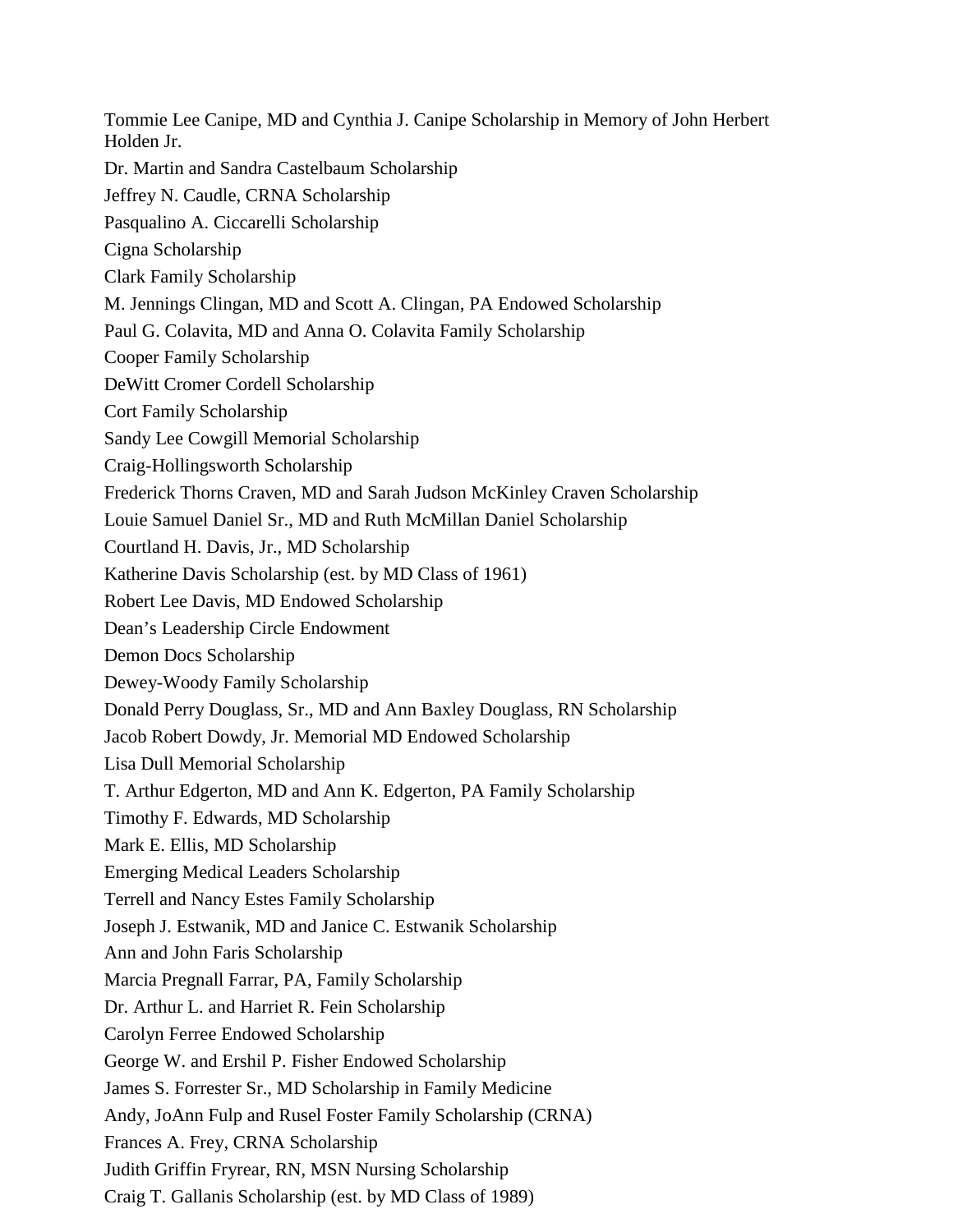Dorothy Frazier Glenn and Stephanie M. Glenn, MD Scholarship Gordon-Watts Scholarship Kimberly A. Gordon, DNP, CRNA Student Legislative Award Louis N. Gottlieb, MD Scholarship Bowman and James Gray Scholarship Eugene P. Gray Memorial Scholarship Lindsay Carter Gray, MD Scholarship Wendell Randolph and Hattie Cornelia Causby Grigg Scholarship William T. Grimes, Jr., MD Scholarship Norman M. and Eleanor H. Gross Scholarship Dr. Thomas L. Gwynn and Dr. Bee Gatling Gwynn Scholarship Robert W. Hamill, MD and Donna G. Hamill Scholarship Carol Hanes Memorial Scholarship Burnett H. Hansen Memorial Scholarship Randy B. Hartman, MD Scholarship Hawthorne Hill Wake Forest School of Medicine Fund William Randolph Hearst Endowed Medical Scholarship Kristin J. Henderson, DNAP, CRNA Innovative Education Award Paul Eugene Hendricks, MD and Helen C. Hendricks Scholarship William N.P. Herbert, MD and Marsha Turner Herbert Scholarship Dr. Felda and Elizabeth S. Hightower Scholarship Hobbs-McGough Scholarship Ruth Warren Holleman, Scholarship (CRNA) Paul L. Horn, MD Memorial Scholarship Howell Family Fund Robert Earl Howell Jr. Memorial Scholarship Howse Family Scholarship Lucile Hutaff Scholarship (PA) Haywood M. Ingram, MD Scholarship Dr. Tom Ivey Memorial Scholarship Richard Janeway, MD Scholarship Jarrahi Family Scholarship Thomas E. Jenkins, CRNA Scholarship Mary Jane and Harold W. Johnston, MD Scholarship Zelma A. Kalnins, MD Scholarship Betsy and Edward Karotkin, MD Family Scholarship G Charlotte R. Kay Scholarship John Hume Killian, MD Scholarship (est. by MD Class of 1967) J. LeRoy King, MD Scholarship Katherine C. King, MD Scholarship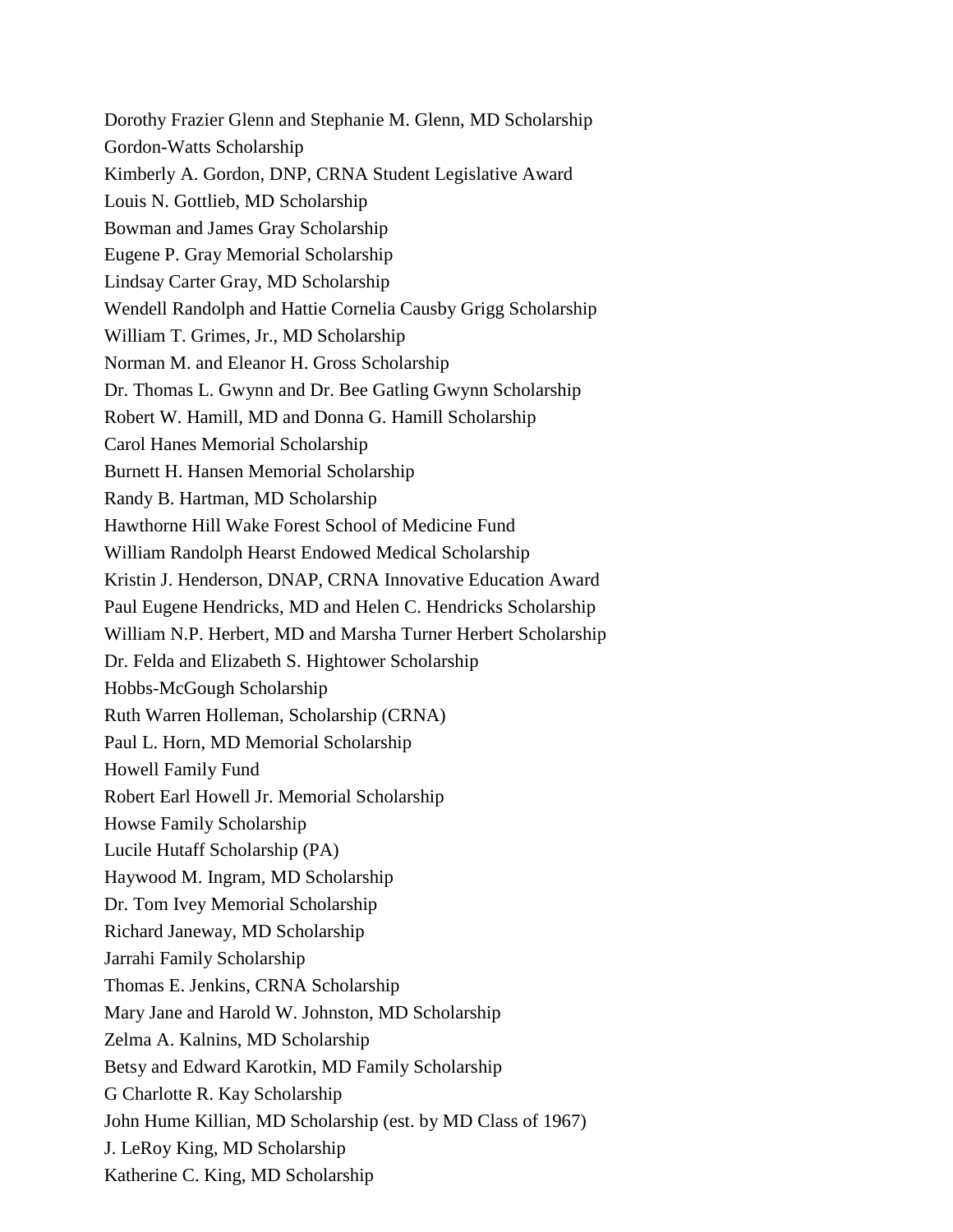Kitchin Family Scholarship John R. Knott Scholarship Roena and Petro Kulynych Scholarship Lampley '45-Taylor '63 Scholarship Brenda A. Latham-Sadler, MD Scholarship in Memory of Raleigh (Ted) and Genetha Lewisary C. and Louise Y. Ledbetter, MD Scholarship Katherine D. and W. Hampton Lefler Jr., MD Scholarship Anne C. Leister Nursing Scholarship James W. Lewis Scholarship Lois F. Lee Lin, MD Scholarship Jeremy A. and Amy Wilson Long Family Scholarship Long Family Scholarship Thomas T. Long III, MD and Sandra W. Long Scholarship Kin W. Lui, MD and Paula Huie Scholarship Mary Elizabeth Lyon-Smith, MD and Thomas F. Smith Scholarship Elisha T. and Eva B. Marshburn Memorial Scholarship Kenneth F. Mattucci, MD and Lisa J. Mattucci Family Scholarship W. Joseph May, MD Scholarship Donald E. and Edna W. McCollum Scholarship David L. McCullough, MD and Carroll L. McCullough Scholarship McGuirt Family Scholarship Charles H. McLeskey, MD and Nanci McLeskey Scholarship Dalton L. McMichael Sr. Scholarship MD Class of 1943 Scholarship MD Class of 1952 Scholarship MD Class of 1956 Scholarship MD Class of 1957 Scholarship MD Class of 1958 Scholarship MD Class of 1959 Scholarship MD Class of 1968 Scholarship MD Class of 1969 Scholarship MD Class of 1970 Scholarship MD Class of 1971 Scholarship MD Class of 1972 Scholarship MD Class of 1974 Scholarship MD Class of 1978 Scholarship MD Class of 1981 Scholarship MD Class of 1982 Scholarship MD Class of 1983 Scholarship MD Class of 1985 Scholarship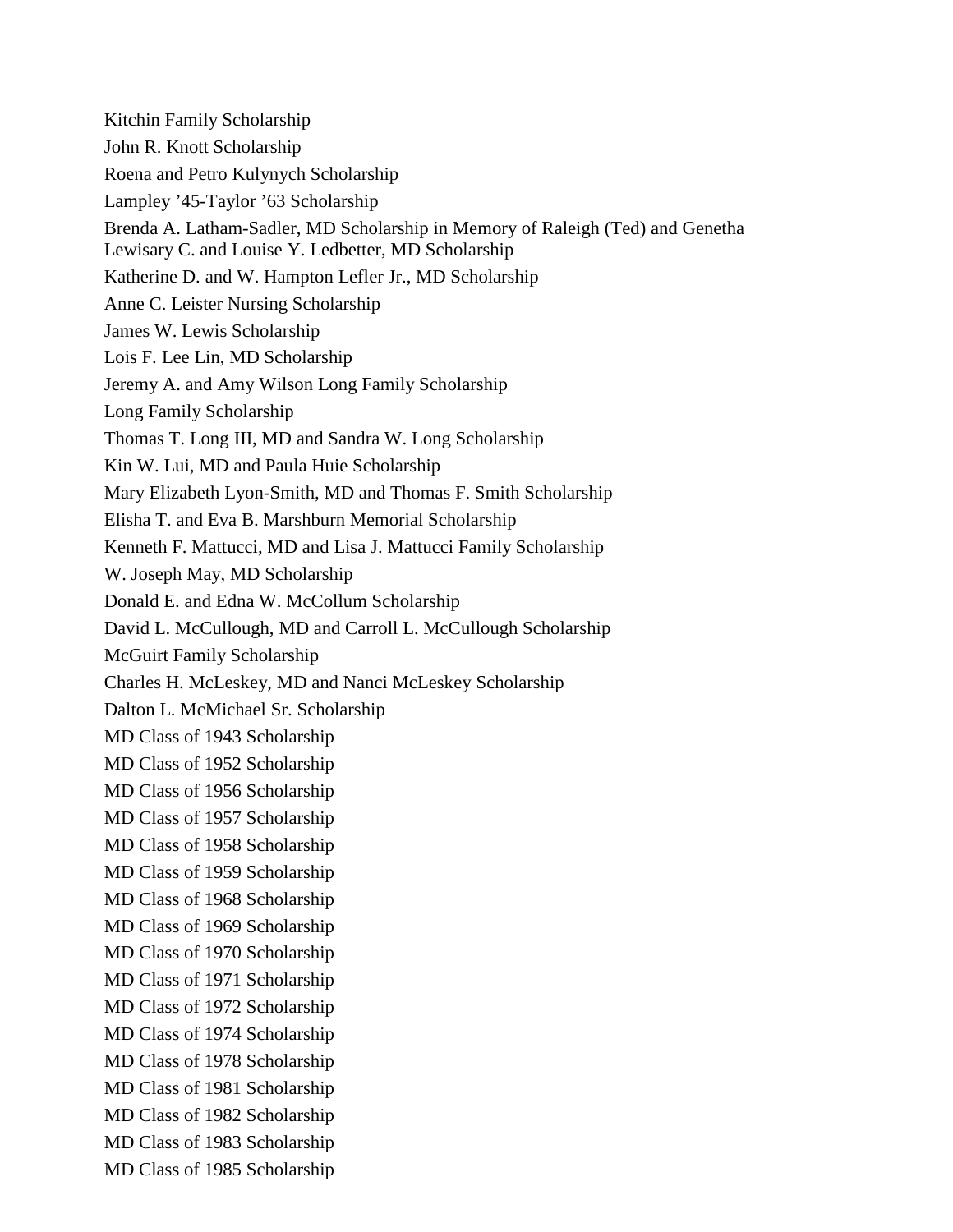Suzanne Meads Merit Scholarship Medical Alumni Association Scholarship Medical Scholars Fund John G. Medlin Jr. Scholarship Paul and Marcia Meis Scholarship Henry S. Miller Jr., MD Scholarship Joel B. Miller, MD and Nancy M. Miller Family Scholarship Joel B. Miller, MD Pro Humanitate PA Award Philip R. Miller, MD and Nan Dupree Miller Scholarship Helen and Norman Moore Physician Assistant Scholarship Mary Jane Morrison, MD, PhD Scholarship Ruth Cadieu Musselwhite Scholarship Myers Family Scholarship Fred Alton Neal, MD Scholarship Nelson Family Scholarship Luci L. New, DNP, CRNA Scholarship Newman Family Distinguished Scholarship Richard B. Odom, MD and Elise H. Odom Scholarship Ruth O'Neal Scholarship Fund Sandra Maree Ouellette, CRNA, MEd, FAAN International SRNA Education Fund Sandra Maree Ouellette Nurse Anesthesia Scholarship Joseph "Joey" Randal Overby IV Memorial Scholarship Anne Eller Pardue Endowed Scholarship Margaret W. and Harry O. Parker Scholarship Annette G. Pashayan, MD and Mark A. Pashayan, MD Scholarship D. Russell Perry Sr. Memorial Scholarship Robert R. Perz Memorial Scholarship (est. by MD Class of 1984) Angela Peterman, MD and LTC Edward Ponatoski Scholarship Betty Petree Nurse Anesthesia Scholarship Sandy Poehling Medical Guild Scholarship Terry W. Poole, MD Scholarship William Lewis Pope Memorial Scholarship Clyde R. Potter, MD Scholarship Thurston G. Powell, MD Scholarship Laura W. Pratt, MD Scholarship Deborah Fyffe Prier, MD Scholarship Helen and A. Bert Pruitt Jr., MD Scholarship James D. Puckett, MD and Vicki B. Puckett Scholarship Catherine Donlin and Richard L. Rauck, MD Scholarship Charles N. Remy, PhD Scholarship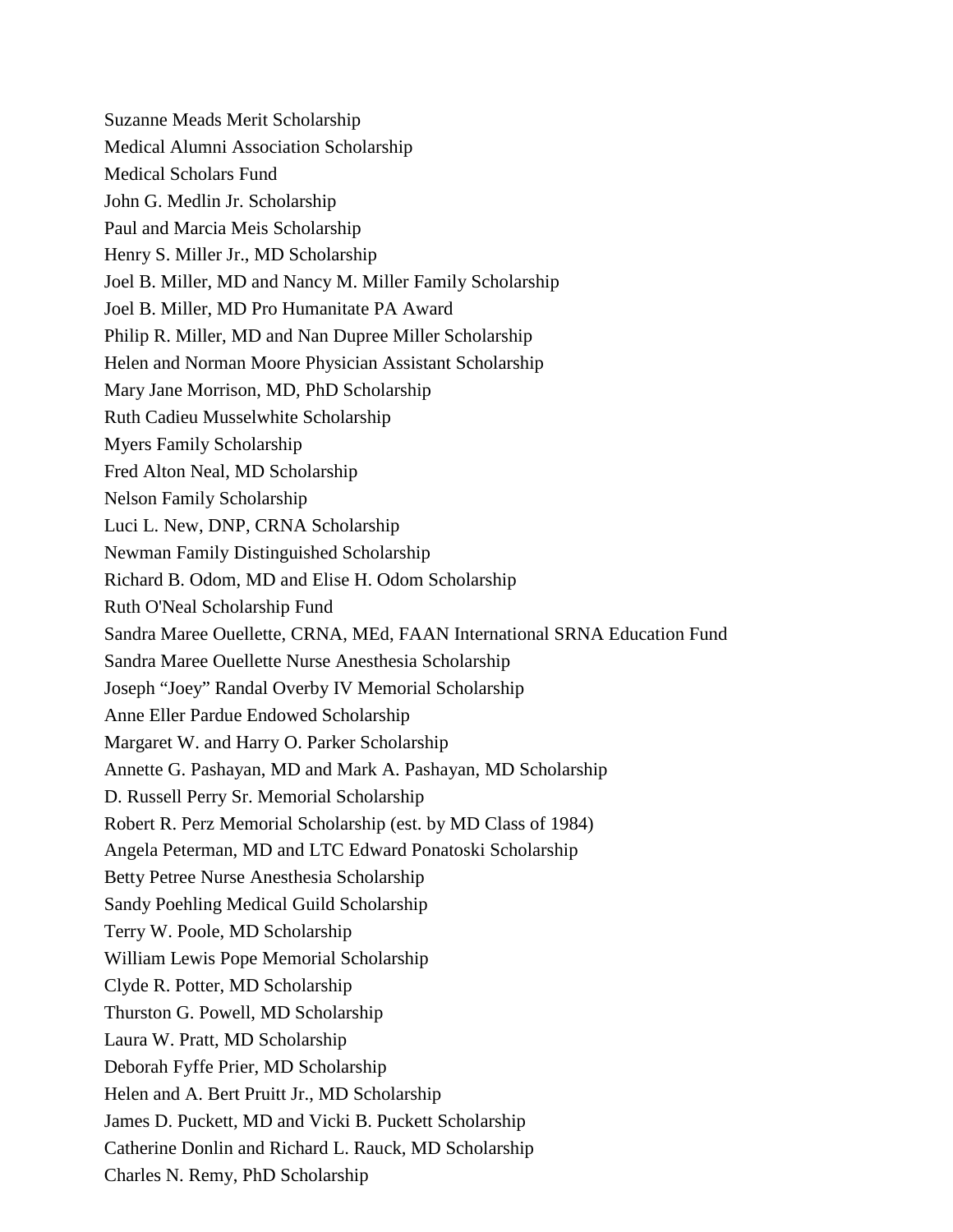Reynolds Scholars – John W. Packer Scholarship Bill Richardson Scholarship Jessie Ridley Foundation Scholarship Patrick N. Riggs, MD and Gail S. Riggs, PhD Family Scholarship Mike and Lucy Robbins Graduate Scholarship A. Lindsay Robertson Scholarship J. Michael Rogers, MD and Joan M. Rogers Scholarship T. Johnson Ross Jr., MD Family Scholarship Jonathan S. Rubens, MD Scholarship Charlie and Dwan Ruppe Nurse Anesthesia Endowed Scholarship Carl King Rust II, MD Scholarship Sawada Family Scholarship C. Glenn Sawyer, MD Scholarship Charles W. Scarantino, MD and Mary R. Scarantino Scholarship Ellen and Andrew Schindler Medical Scholarship Dr. T.A. and Maureen Schultz Scholarship Lyttleton B. Scott Jr. Scholarship Samuel Russell Scott, MD Scholarship Brenda and Tim Scronce Physician Assistant Scholarship Evelyn Holden & Robert H. Shackelford, MD Scholarship Jan Shaw, MD and Richard L. McCoy, MD Scholarship Dr. Maurice Edward Shills and Betty Bell Shills Scholarship Steven D. Silverman, MD Scholarship Timothy J. Silvester, MD Scholarship John R. Sinden, MD and Susan G. Sinden, MD Scholarship James D. Sink, MD Scholarship David Bryan Sloan III, MD Memorial Scholarship (est. by MD Class of 1988) Mary N. and Norman R. Sloop, MD Scholarship Lillian Stansfield Smith Scholarship (CRNA) Richard D. Snyder, MD Family Scholarship Lynn and JoAnn Spees Family Scholarship F. Eleanor Stafford, MD Scholarship Catherine E. Staplefoote, PA-C Scholarship Roy A. Stephens, MD Scholarship Robert L. Stephenson, MD and Mary Geo Stephenson Scholarship Colin and Mary Louise Stokes Scholarship Victor L. Stotka, MD Scholarship Norman N. Sulkin Scholarship Tannenbaum-Sternberger Foundation Scholarship